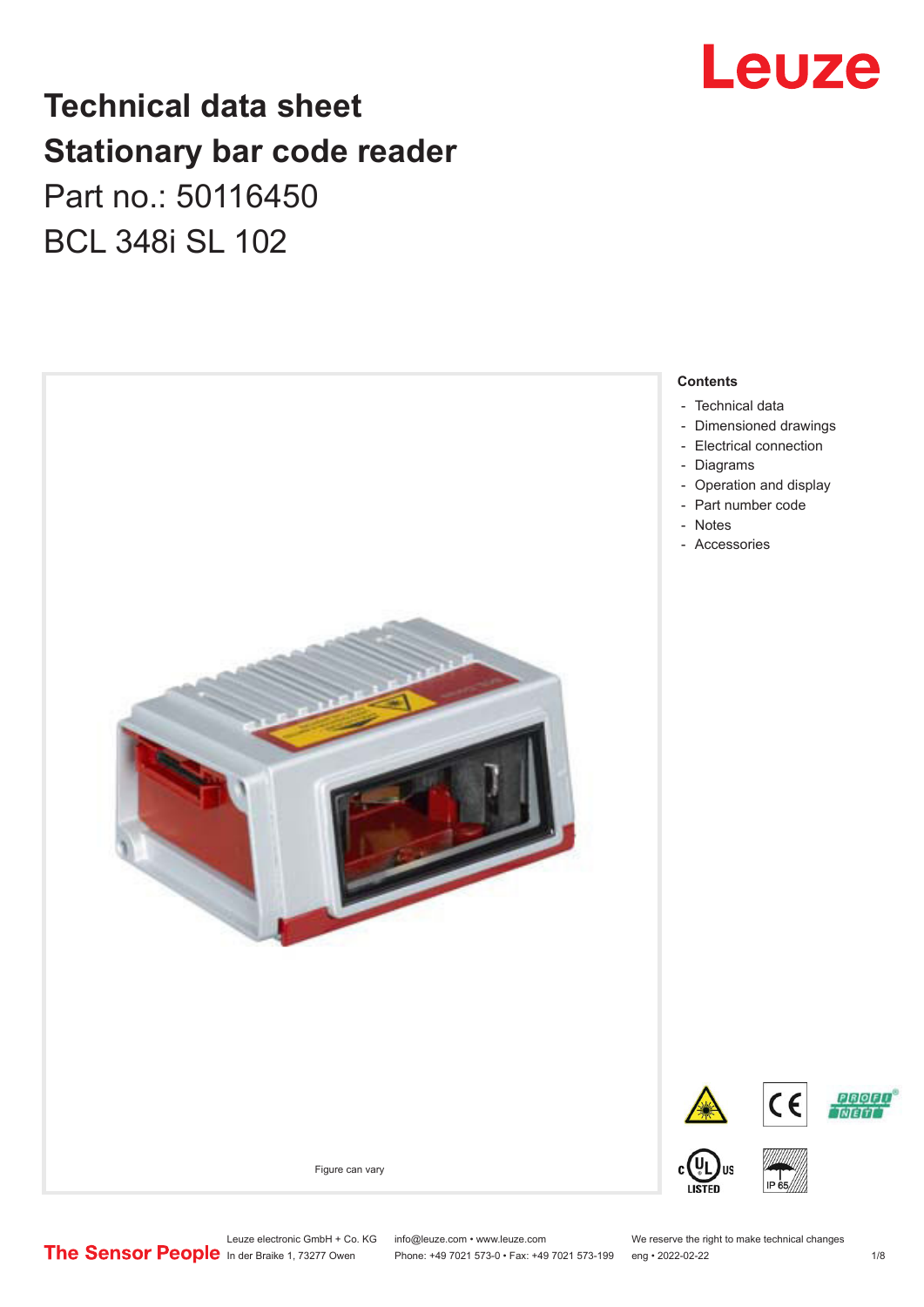# <span id="page-1-0"></span>**Technical data**

# Leuze

| <b>Basic data</b>                          |                                    |
|--------------------------------------------|------------------------------------|
| <b>Series</b>                              | <b>BCL 300i</b>                    |
|                                            |                                    |
| <b>Functions</b>                           |                                    |
| <b>Functions</b>                           | Alignment mode                     |
|                                            | AutoConfig                         |
|                                            | AutoControl                        |
|                                            | AutoReflAct                        |
|                                            | Code fragment technology           |
|                                            | <b>LED</b> indicator               |
|                                            | Reference code comparison          |
| <b>Characteristic parameters</b>           |                                    |
| <b>MTTF</b>                                | 110 years                          |
|                                            |                                    |
| <b>Read data</b>                           |                                    |
| Code types, readable                       | 2/5 Interleaved                    |
|                                            | Codabar                            |
|                                            | Code 128                           |
|                                            | Code 39                            |
|                                            | Code 93                            |
|                                            | <b>EAN 8/13</b>                    |
|                                            | GS1 Databar Expanded               |
|                                            | <b>GS1 Databar Limited</b>         |
|                                            | <b>GS1 Databar Omnidirectional</b> |
|                                            | <b>UPC</b>                         |
| Scanning rate, typical                     | $1,000$ scans/s                    |
| Bar codes per reading gate, max.<br>number | 64 Piece(s)                        |
| <b>Optical data</b>                        |                                    |
| <b>Reading distance</b>                    | 100<br>700 mm                      |

| <b>Reading distance</b>                         | 100  700 mm                  |  |
|-------------------------------------------------|------------------------------|--|
| Light source                                    | Laser, Red                   |  |
| Wavelength                                      | 655 nm                       |  |
| Laser class                                     | 1, IEC/EN 60825-1:2014       |  |
| <b>Transmitted-signal shape</b>                 | Continuous                   |  |
| Usable opening angle (reading field<br>opening) | 60°                          |  |
| Modulus size                                    | $0.350.8$ mm                 |  |
| <b>Reading method</b>                           | Line scanner                 |  |
| <b>Beam deflection</b>                          | Via rotating polygon wheel   |  |
| Light beam exit                                 | Front                        |  |
| <b>Electrical data</b>                          |                              |  |
| <b>Protective circuit</b>                       | Polarity reversal protection |  |
| Performance data                                |                              |  |
| Supply voltage $U_{\rm B}$                      | 18  30 V, DC                 |  |
| Power consumption, max.                         | 4.5 W                        |  |

#### **Inputs/outputs selectable Output current, max.** 60 mA **Number of inputs/outputs selectable** 2 Piece(s) **Input current, max.** 8 mA

### **Interface**

**Type** PROFINET

|                   | <b>Profinet</b>                        |                                                                                               |  |
|-------------------|----------------------------------------|-----------------------------------------------------------------------------------------------|--|
|                   | <b>Function</b>                        | Process                                                                                       |  |
|                   | Conformance class                      | R                                                                                             |  |
|                   | Protocol                               | PROFINET RT                                                                                   |  |
|                   | <b>Switch functionality</b>            | Integrated                                                                                    |  |
|                   | <b>Transmission speed</b>              | 10 Mbit/s                                                                                     |  |
|                   |                                        | 100 Mbit/s                                                                                    |  |
|                   | <b>Service interface</b>               |                                                                                               |  |
| <b>Type</b>       |                                        | <b>USB 2.0</b>                                                                                |  |
|                   | <b>USB</b>                             |                                                                                               |  |
|                   | <b>Function</b>                        | Configuration via software                                                                    |  |
|                   |                                        | Service                                                                                       |  |
| <b>Connection</b> |                                        |                                                                                               |  |
|                   |                                        |                                                                                               |  |
|                   | Number of connections                  | 1 Piece(s)                                                                                    |  |
|                   |                                        |                                                                                               |  |
|                   | <b>Connection 1</b><br><b>Function</b> | <b>BUS IN</b>                                                                                 |  |
|                   |                                        | <b>BUS OUT</b>                                                                                |  |
|                   |                                        | Connection to device                                                                          |  |
|                   |                                        | Data interface                                                                                |  |
|                   |                                        | PWR / SW IN / OUT                                                                             |  |
|                   |                                        | Service interface                                                                             |  |
|                   | Type of connection                     | Plug connector, It is essential to use a<br>connection unit when commissioning the<br>device. |  |
|                   | No. of pins                            | 32-pin                                                                                        |  |

#### **Mechanical data**

| Design                   | Cubic                        |
|--------------------------|------------------------------|
| Dimension (W x H x L)    | 95 mm x 44 mm x 68 mm        |
| <b>Housing material</b>  | Metal                        |
| <b>Metal housing</b>     | Diecast aluminum             |
| Lens cover material      | Glass                        |
| Net weight               | 270q                         |
| <b>Housing color</b>     | Red                          |
|                          | Silver                       |
| <b>Type of fastening</b> | Dovetail grooves             |
|                          | Fastening on back            |
|                          | Via optional mounting device |

#### **Operation and display**

| Type of display       | I FD.           |
|-----------------------|-----------------|
| Number of LEDs        | 2 Piece(s)      |
| Type of configuration | Via web browser |

#### **Environmental data**

| Ambient temperature, operation     | $0 \dots 40$ °C |
|------------------------------------|-----------------|
| Ambient temperature, storage       | $-20$ 70 °C     |
| Relative humidity (non-condensing) | $090\%$         |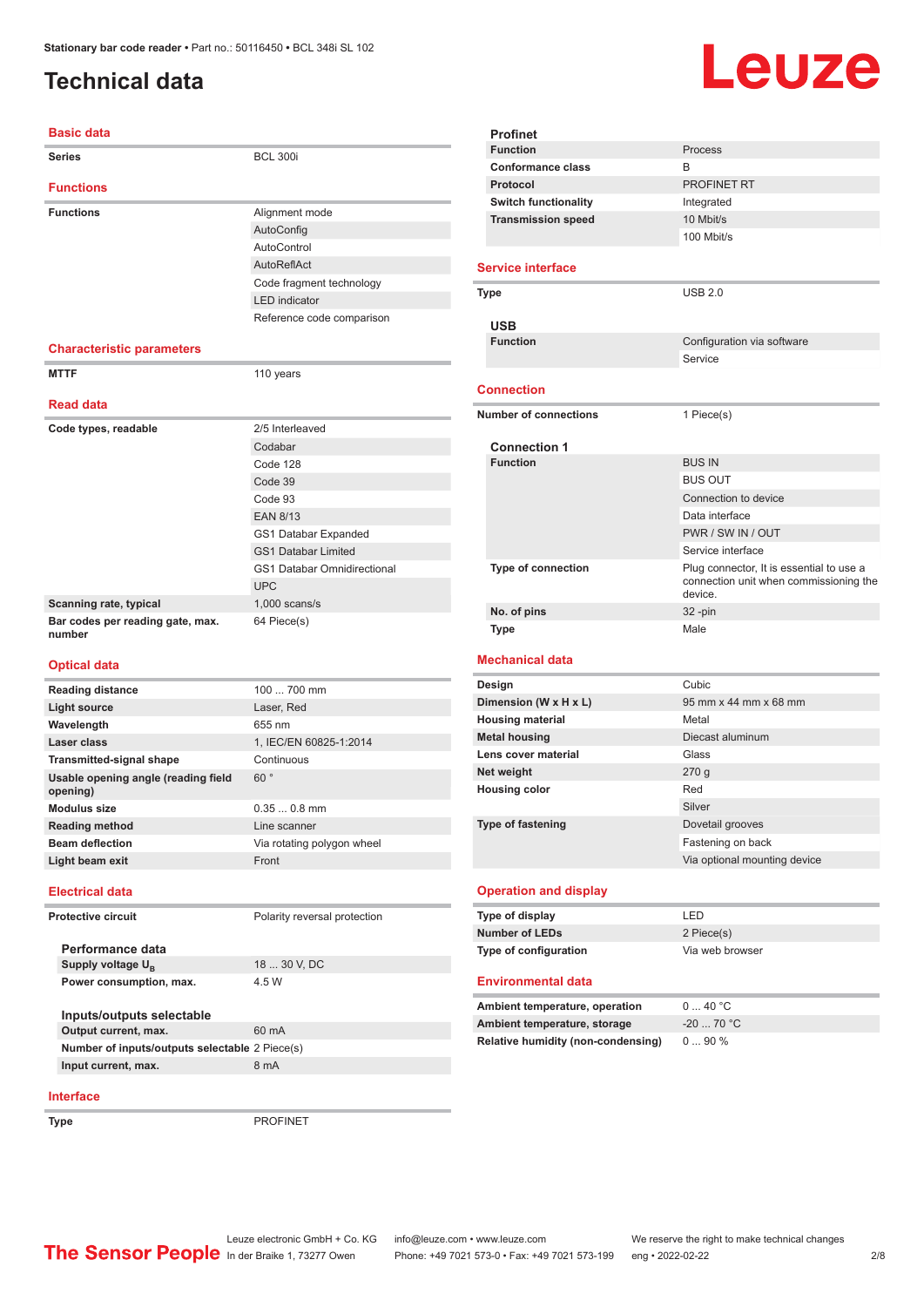# <span id="page-2-0"></span>**Technical data**

# Leuze

#### **Certifications**

| Degree of protection                                               | IP 65                    |
|--------------------------------------------------------------------|--------------------------|
| <b>Protection class</b>                                            | Ш                        |
| <b>Certifications</b>                                              | c UL US                  |
| Test procedure for EMC in accordance EN 55022                      |                          |
| with standard                                                      | EN 61000-4-2, -3, -4, -6 |
| Test procedure for shock in<br>accordance with standard            | IEC 60068-2-27, test Ea  |
| Test procedure for continuous shock<br>in accordance with standard | IEC 60068-2-29, test Eb  |
| Test procedure for vibration in<br>accordance with standard        | IEC 60068-2-6, test Fc   |

### **Classification**

| <b>Customs tariff number</b> | 84719000 |
|------------------------------|----------|
| <b>ECLASS 5.1.4</b>          | 27280102 |
| <b>ECLASS 8.0</b>            | 27280102 |
| <b>ECLASS 9.0</b>            | 27280102 |
| ECLASS 10.0                  | 27280102 |
| <b>ECLASS 11.0</b>           | 27280102 |
| ECLASS 12.0                  | 27280102 |
| <b>ETIM 5.0</b>              | EC002550 |
| <b>ETIM 6.0</b>              | EC002550 |
| <b>ETIM 7.0</b>              | EC002550 |

# **Dimensioned drawings**

All dimensions in millimeters

 $\overline{A}$ 





- A Optical axis
- B M4 thread (5 deep)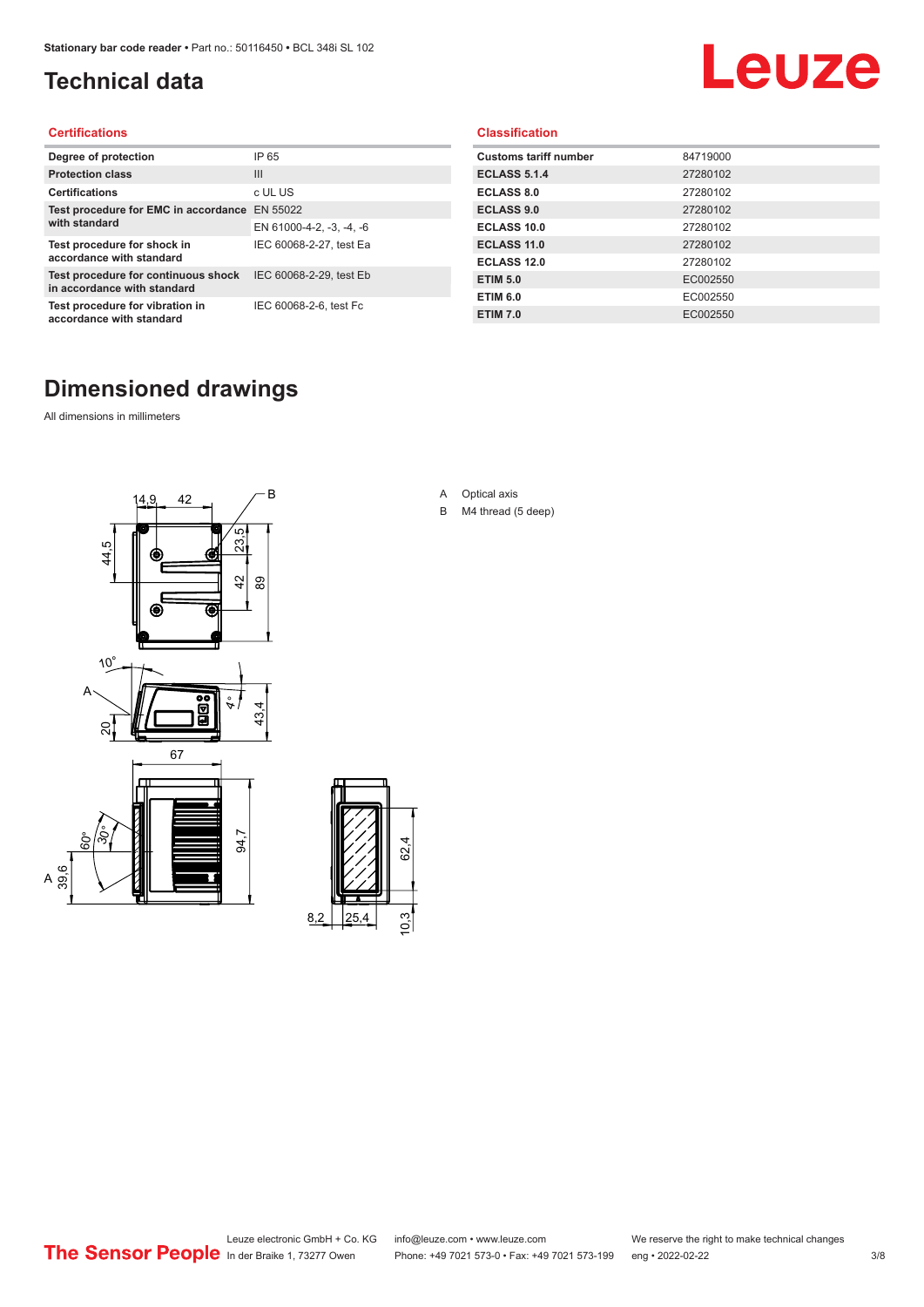## <span id="page-3-0"></span>**Electrical connection**

# Leuze

#### **Connection 1**

| <b>Function</b>    | <b>BUS IN</b>                                                              |
|--------------------|----------------------------------------------------------------------------|
|                    | <b>BUS OUT</b>                                                             |
|                    | Connection to device                                                       |
|                    | Data interface                                                             |
|                    | PWR / SW IN / OUT                                                          |
|                    | Service interface                                                          |
| Type of connection | Plug connector                                                             |
| Type of connection | It is essential to use a connection unit when<br>commissioning the device. |
| No. of pins        | $32 - pin$                                                                 |
| <b>Type</b>        | Male                                                                       |

### **Diagrams**

### Reading field curve



x Reading field distance [mm]

y Reading field width [mm]

## **Operation and display**

| <b>LED</b> |            | <b>Display</b>                        | <b>Meaning</b>                  |
|------------|------------|---------------------------------------|---------------------------------|
|            | <b>PWR</b> | Green, flashing                       | Device ok, initialization phase |
|            |            | Green, continuous light               | Device OK                       |
|            |            | Green, briefly off - on               | Reading successful              |
|            |            | green, briefly off - briefly red - on | Reading not successful          |
|            |            | Orange, continuous light              | Service mode                    |
|            |            |                                       |                                 |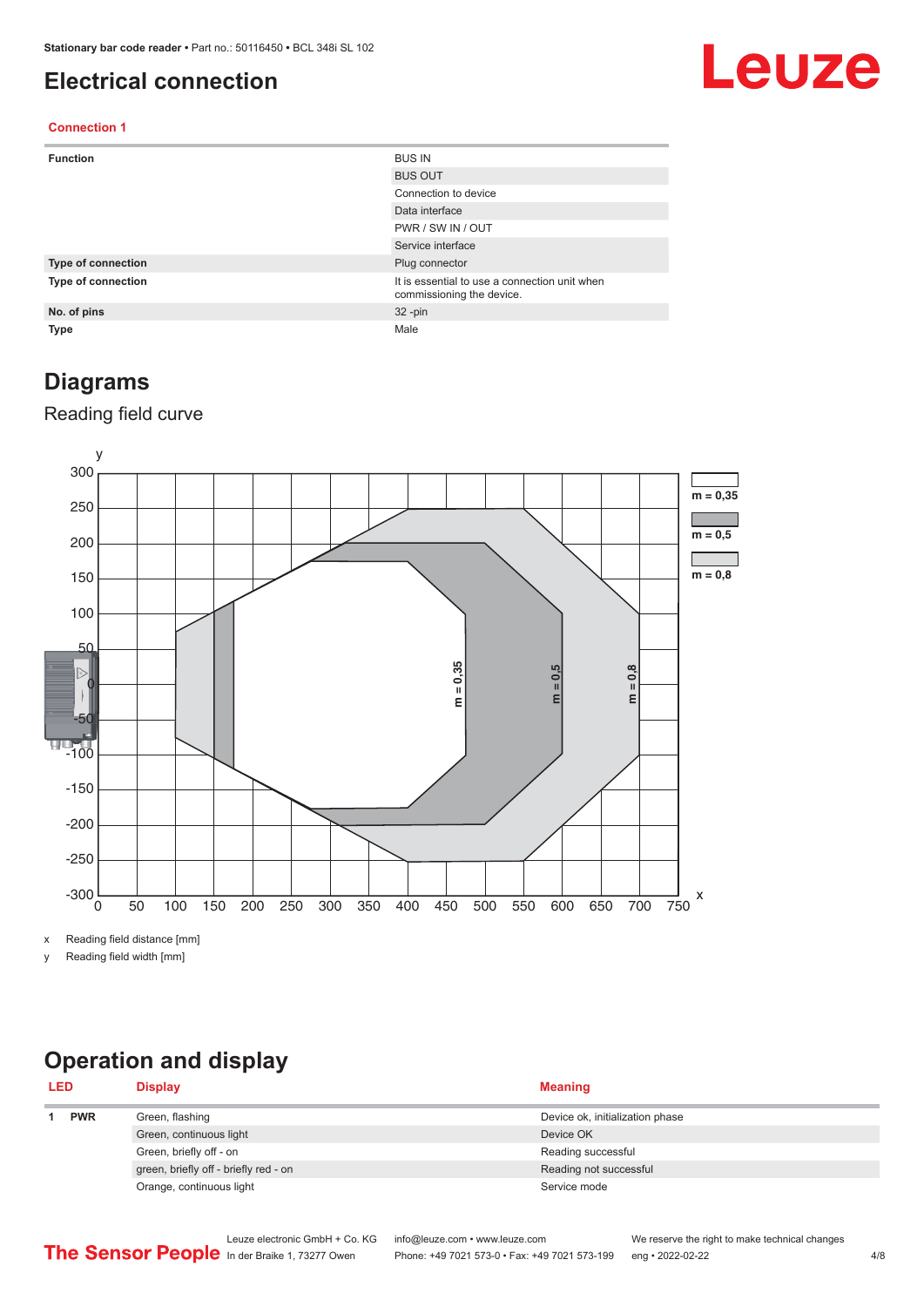## <span id="page-4-0"></span>**Operation and display**

# Leuze

| <b>LED</b> |            | <b>Display</b>          | <b>Meaning</b>         |
|------------|------------|-------------------------|------------------------|
|            | <b>PWR</b> | Red, flashing           | Device OK, warning set |
|            |            | Red, continuous light   | Error, device error    |
|            | 2 BUS      | Green, flashing         | Initialization         |
|            |            | Green, continuous light | Bus operation ok       |
|            |            | Red, flashing           | Communication error    |
|            |            | Red, continuous light   | Bus error              |

## **Part number code**

Part designation: **BCL XXXX YYZ AAA BB CCCC**

| <b>BCL</b>       | <b>Operating principle</b><br>BCL: bar code reader                                                                                                                                                                                       |
|------------------|------------------------------------------------------------------------------------------------------------------------------------------------------------------------------------------------------------------------------------------|
| <b>XXXX</b>      | Series/interface (integrated fieldbus technology)<br>300i: RS 232 / RS 422 (stand-alone)<br>301i: RS 485 (multiNet slave)<br>304i: PROFIBUS DP<br>308i: EtherNet TCP/IP, UDP<br>338i: EtherCAT<br>348i: PROFINET RT<br>358i: EtherNet/IP |
| YY               | <b>Scanning principle</b><br>S: line scanner (single line)<br>R1: line scanner (raster)<br>O: oscillating-mirror scanner (oscillating mirror)                                                                                            |
| z                | <b>Optics</b><br>N: High Density (close)<br>M: Medium Density (medium distance)<br>F: Low Density (remote)<br>L: Long Range (very large distances)<br>J: ink-jet (depending on the application)                                          |
| <b>AAA</b>       | <b>Beam exit</b><br>100: lateral<br>102: front                                                                                                                                                                                           |
| <b>BB</b>        | <b>Special equipment</b><br>D: With display<br>H: With heating<br>DH: optionally with display and heating<br>P: plastic exit window                                                                                                      |
| CCCC             | <b>Functions</b><br>F007: optimized process data structure                                                                                                                                                                               |
| <b>SALE OF A</b> |                                                                                                                                                                                                                                          |

| <b>Note</b>                                                                                       |
|---------------------------------------------------------------------------------------------------|
| $\phi$ A list with all available device types can be found on the Leuze website at www.leuze.com. |

### **Notes**

| Observe intended use!                                                                                                                                                                                                      |
|----------------------------------------------------------------------------------------------------------------------------------------------------------------------------------------------------------------------------|
| $\%$ This product is not a safety sensor and is not intended as personnel protection.<br>↓ The product may only be put into operation by competent persons.<br>♦ Only use the product in accordance with its intended use. |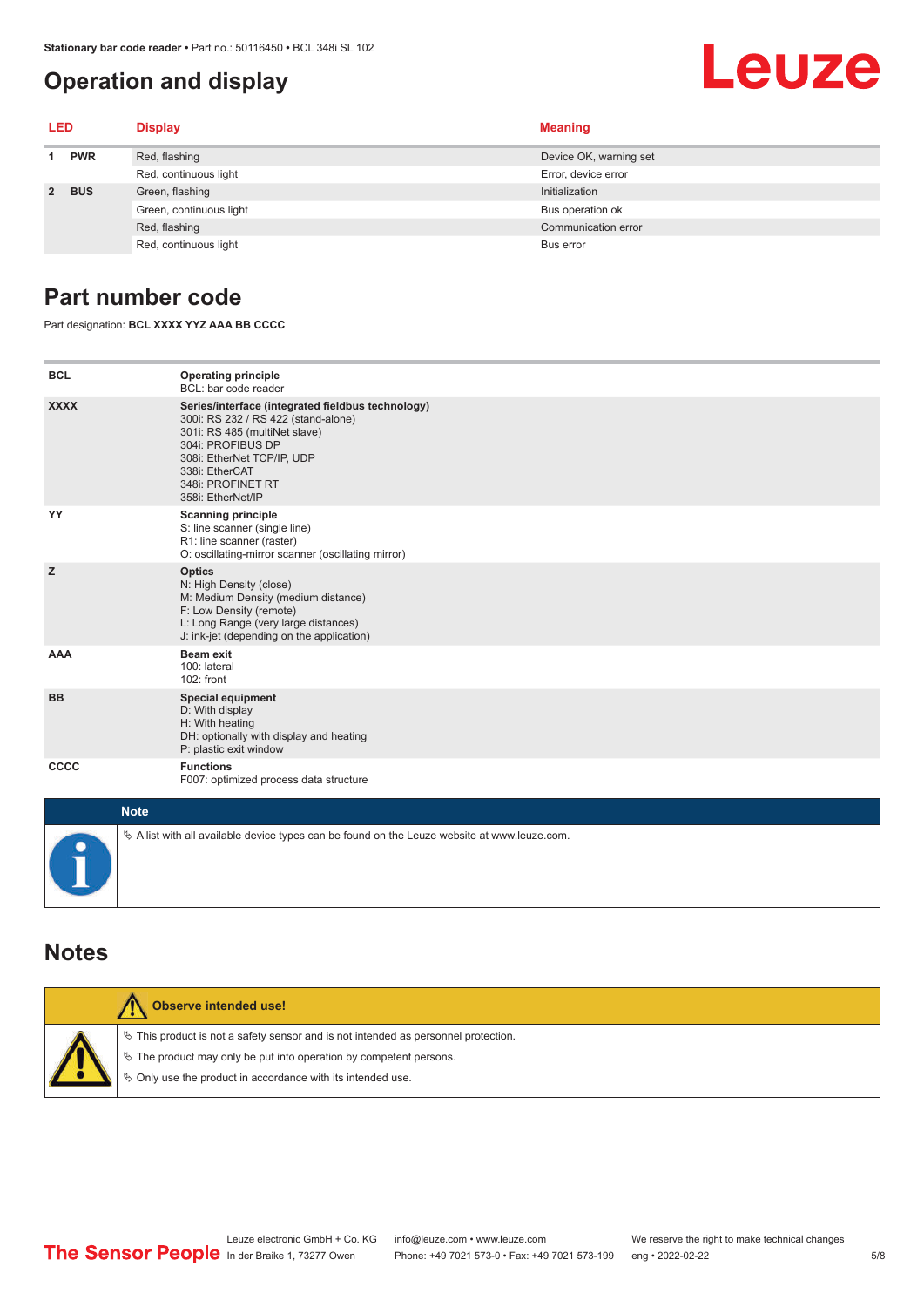## <span id="page-5-0"></span>**Notes**

|   | <b>ATTENTION! LASER RADIATION - CLASS 1 LASER PRODUCT</b>                                                                                                                                                                                                                                                                                                                                                                     |
|---|-------------------------------------------------------------------------------------------------------------------------------------------------------------------------------------------------------------------------------------------------------------------------------------------------------------------------------------------------------------------------------------------------------------------------------|
| 纂 | The device satisfies the requirements of IEC/EN 60825-1:2014 safety requlations for a product of laser class 1 and complies with 21 CFR 1040.10 except<br>for conformance with IEC 60825-1 Ed. 3., as described in Laser Notice No. 56, dated May 8, 2019.<br>$\&$ Observe the applicable statutory and local laser protection requisitions.<br>$\%$ The device must not be tampered with and must not be changed in any way. |
|   | There are no user-serviceable parts inside the device.<br>Repairs must only be performed by Leuze electronic GmbH + Co. KG.                                                                                                                                                                                                                                                                                                   |

## **Accessories**

## Connection technology - Connection cables

|      | Part no. | <b>Designation</b>      | <b>Article</b>   | <b>Description</b>                                                                                                                                                                            |
|------|----------|-------------------------|------------------|-----------------------------------------------------------------------------------------------------------------------------------------------------------------------------------------------|
| \ll. | 50132079 | KD U-M12-5A-V1-<br>050  | Connection cable | Connection 1: Connector, M12, Axial, Female, A-coded, 5-pin<br>Connection 2: Open end<br>Shielded: No<br>Cable length: 5,000 mm<br>Sheathing material: PVC                                    |
|      | 50135074 | KS ET-M12-4A-P7-<br>050 | Connection cable | Suitable for interface: Ethernet<br>Connection 1: Connector, M12, Axial, Male, D-coded, 4-pin<br>Connection 2: Open end<br>Shielded: Yes<br>Cable length: 5,000 mm<br>Sheathing material: PUR |

# Connection technology - Interconnection cables

|                           |                                                                                                                                                                                                                                | Part no. | <b>Designation</b>                     | <b>Article</b>        | <b>Description</b>                                                                                                                                                                                                               |
|---------------------------|--------------------------------------------------------------------------------------------------------------------------------------------------------------------------------------------------------------------------------|----------|----------------------------------------|-----------------------|----------------------------------------------------------------------------------------------------------------------------------------------------------------------------------------------------------------------------------|
| $\frac{1}{\sqrt{2}}$<br>Ħ | $\Box$                                                                                                                                                                                                                         | 50117011 | <b>KB USB A - USB</b><br>miniB         | Service line          | Suitable for interface: USB<br>Connection 1: USB<br>Connection 2: USB<br>Shielded: Yes<br>Cable length: 1,500 mm<br>Sheathing material: PVC                                                                                      |
|                           |                                                                                                                                                                                                                                | 50137078 | <b>KSS ET-M12-4A-</b><br>M12-4A-P7-050 | Interconnection cable | Suitable for interface: Ethernet<br>Connection 1: Connector, M12, Axial, Male, D-coded, 4-pin<br>Connection 2: Connector, M12, Axial, Male, D-coded, 4-pin<br>Shielded: Yes<br>Cable length: 5,000 mm<br>Sheathing material: PUR |
|                           | the filled the control in the control in the control in the control in the control in the control in the control in the control in the control in the control in the control in the control in the control in the control in t | 50135081 | <b>KSS ET-M12-4A-</b><br>RJ45-A-P7-050 | Interconnection cable | Suitable for interface: Ethernet<br>Connection 1: Connector, M12, Axial, Male, D-coded, 4-pin<br>Connection 2: RJ45<br>Shielded: Yes<br>Cable length: 5,000 mm<br>Sheathing material: PUR                                        |

Leuze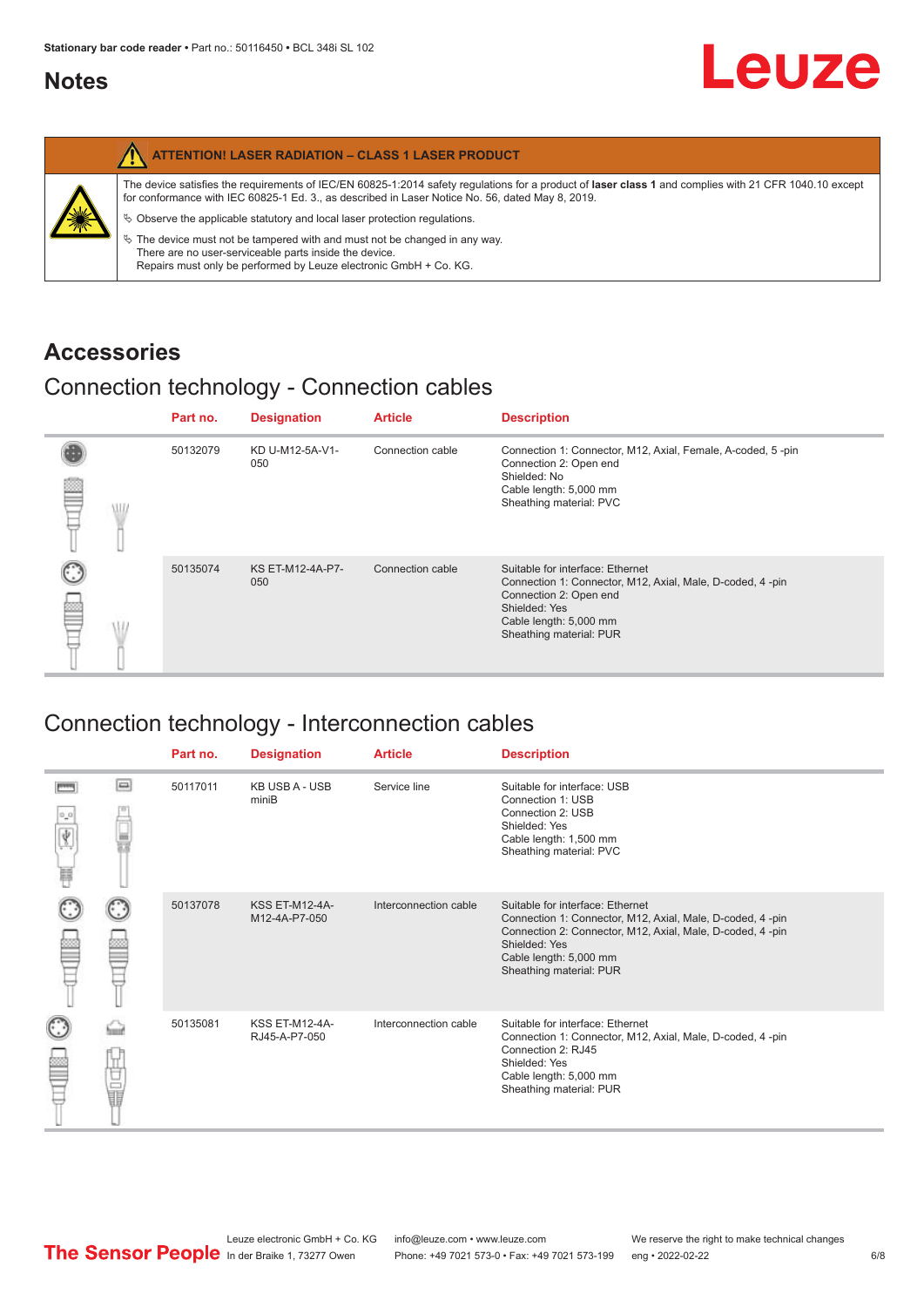# Leuze

# **Accessories**

# Connection technology - Connection boxes

| Part no.   | <b>Designation</b> | <b>Article</b>  | <b>Description</b>                                                                                                                               |
|------------|--------------------|-----------------|--------------------------------------------------------------------------------------------------------------------------------------------------|
| 50131256 * | ME 348 103         | Connection unit | Suitable for: BCL 348i<br>Suitable for interface: PROFINET<br>Number of connections: 4 Piece(s)<br>Connection: Cable with connector, M12, 900 mm |
| 50131259 * | ME 348 104         | Connection unit | Suitable for: BCL 348i<br>Suitable for interface: PROFINET<br>Number of connections: 5 Piece(s)<br>Connection: Cable with connector, M12, 900 mm |
| 50131258 * | ME 348 214         | Connection unit | Suitable for: BCL 348i<br>Suitable for interface: PROFINET<br>Number of connections: 5 Piece(s)<br>Connection: Cable with connector, M12, 600 mm |
| 50116467 * | MK 348             | Connection unit | Suitable for: BCL 348i, BPS 348i<br>Suitable for interface: PROFINET<br>Number of connections: 4 Piece(s)<br>Connection: Terminal                |
| 50116471 * | <b>MS 348</b>      | Connection unit | Suitable for: BCL 348i, BPS 348i<br>Suitable for interface: PROFINET<br>Number of connections: 4 Piece(s)<br>Connection: Connector, M12          |

\* Necessary accessories, please order separately

## Mounting technology - Mounting brackets

|              | Part no. | <b>Designation</b> | <b>Article</b>  | <b>Description</b>                                                                                                                                                                            |
|--------------|----------|--------------------|-----------------|-----------------------------------------------------------------------------------------------------------------------------------------------------------------------------------------------|
| $\sim$<br>ı. | 50121433 | BT 300 W           | Mounting device | Design of mounting device: Angle, L-shape<br>Fastening, at system: Through-hole mounting<br>Mounting bracket, at device: Screw type<br>Type of mounting device: Adjustable<br>Material: Metal |

## Mounting technology - Rod mounts

| Part no. | <b>Designation</b> | <b>Article</b>  | <b>Description</b>                                                                                                                                                                                                                                                |
|----------|--------------------|-----------------|-------------------------------------------------------------------------------------------------------------------------------------------------------------------------------------------------------------------------------------------------------------------|
| 50121435 | BT 56 - 1          | Mounting device | Functions: Static applications<br>Design of mounting device: Mounting system<br>Fastening, at system: For 12 mm rod, For 14 mm rod, For 16 mm rod<br>Mounting bracket, at device: Clampable<br>Material: Metal<br>Tightening torque of the clamping jaws: $8 N·m$ |